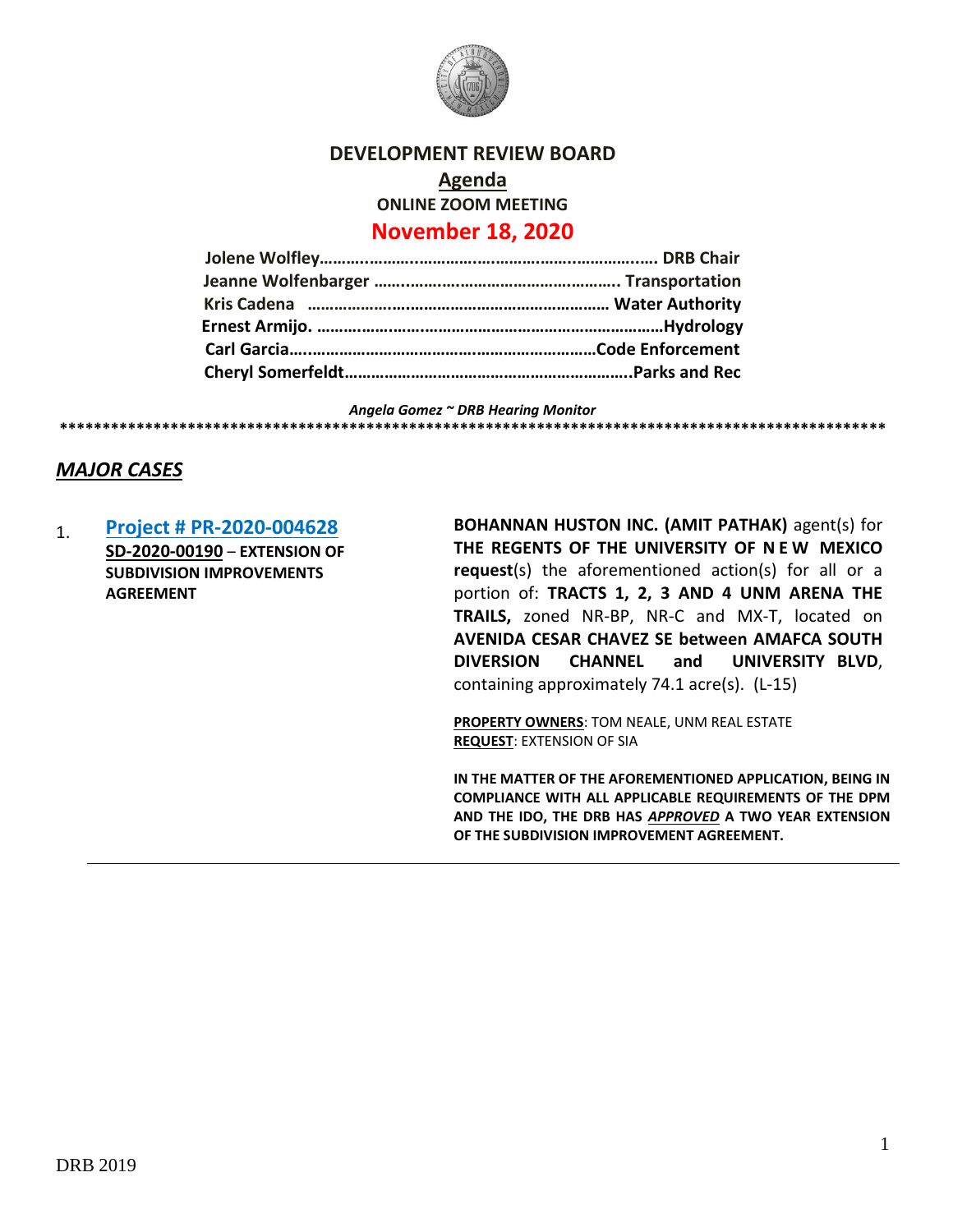2. **[Project # PR-2020-004448](http://data.cabq.gov/government/planning/DRB/PR-2020-004448/DRB%20Submittals/) SI-2020-00964** – **MAJOR SITE PLAN AMENDMENT**

**STUDIO SOUTHWEST ARCHITECTS – JOE BLOWERS, PROJECT MANAGER** agent(s) for **KAIROS POWER – LANCE HAGERBUCH, SR DIRECTOR ENGINEERING**  request(s) the aforementioned action(s) for all or a portion of: **LOT D1, D2 & D3, MESA DEL SOL INNOVATION PARK II**, zoned PC, located at **5201 HAWKING DR SE between HAWKING DR and CRICK CROSSING**, containing approximately 32.5 acre(s). (Q-16) *[Deferred from 10/14/20, 11/4/20]*

**PROPERTY OWNERS**: KAIROS POWER, CHAVEZ STEVE & GUZMAN RUDY & DASKALOS PETE & SOULA **REQUEST**: MODIFICATION TO SITE PLAN for ADDITION OF A 100' x 400' SHELL BUILDING APPROXIMATELY 65 FEET HIGH

#### **DEFERRED TO DECEMBER 16TH, 2020**

3. **[Project # PR-2020-003650](http://data.cabq.gov/government/planning/DRB/PR-2020-003650/DRB%20Submittals/) SI-2020-01060** – **SITE PLAN**

**McCLURE – MATT EBLEN** agent(s) for **BRUNACINI DEVELOPMENT CO LTD** request(s) the aforementioned action(s) for all or a portion of: **LOTS 11 THRU 13, MERIDIAN BUSINESS PARK,** zoned NR-BP, located at **7300 MERIDIAN PL NW between BLUEWATER RD NW and LOS VOLCANES RD NW**, containing approximately 8.33 acre(s). (K-10 & J-10)*[Deferred from 10/28/20]*

**PROPERTY OWNERS**: BRUNACINI DEVELOPMENT LTD CO **REQUEST**: PARKING LOT IMPROVEMENTS ASSOCIATED WITH COMMERCIAL REMODEL/TENANT IMPROVEMENT OF AN EXISTING BUILDING

**N THE MATTER OF THE AFOREMENTIONED APPLICATION, BEING IN COMPLIANCE WITH ALL APPLICABLE REQUIREMENTS OF THE DPM AND THE IDO, THE DRB HAS** *APPROVED* **THE SITE PLAN . FINAL SIGN-OFF IS DELEGATED TO TRANSPORTATION FOR CLEAR SIGHT TRIANGLES ON LANDSCAPING PLAN, SPEED BUMP SIGNAGE LOCATION, CURB RAMP DETAIL IN FRONT OF HANDICAPPED SPACES, AND TO CLEAR UP WALKWAY AND PARKING SPACE DIMENSIONS AND TO PLANNING FOR SOLID WASTE SIGNATURE AND FOR FINAL SIGN-OFF.**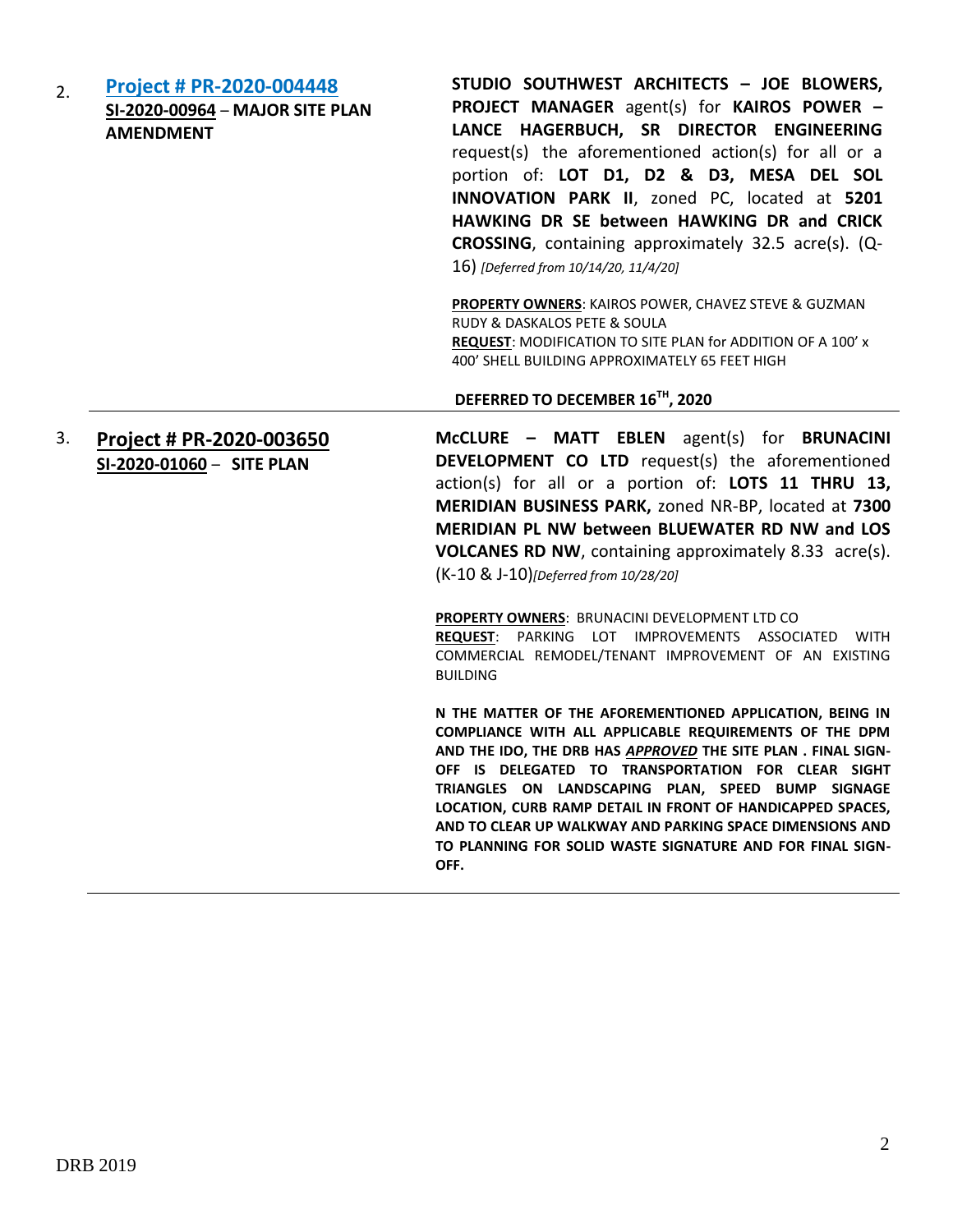| 4. | PR-2019-003169<br>SD-2020-00115 - PRELIMINARY PLAT<br>VA-2020-00192 - TEMPORARY DEFERRAL<br><b>OF SIDEWALK</b><br>(Sketch Plat 12/18/19) | RON HENSLEY/THE GROUP agent(s) for CLEARBOOK<br><b>INVESTMENTS INC.</b> request(s) the aforementioned<br>action(s) for all or a portion of: 01 UNIT 3 ATRISCO GRANT<br>EXC NW'LY POR TO R/W, zoned MX-M, located at SAGE RD<br>between COORS and $75^{TH}$ ST, containing approximately<br>9.56 acre(s). (L-10) [Deferred from 7/22/20, 8/5/20, 9/2/20, 9/30/20]<br><b>PROPERTY OWNERS: CLEARBOOK INVESTMENTS INC, HENRY SCOTT</b><br><b>TRUSTEE HENRY RVT</b> |
|----|------------------------------------------------------------------------------------------------------------------------------------------|----------------------------------------------------------------------------------------------------------------------------------------------------------------------------------------------------------------------------------------------------------------------------------------------------------------------------------------------------------------------------------------------------------------------------------------------------------------|
|    |                                                                                                                                          | REQUEST: SUBDIVISION OF TRACT INTO 62 LOTS AND 2 TRACTS AND<br>SIDEWALK DEFERRAL                                                                                                                                                                                                                                                                                                                                                                               |
| 5. | Project # PR-2020-003707                                                                                                                 | DEFERRED TO DECEMBER 9TH, 2020<br>ARCH + PLAN LAND USE CONSULTANTS & RESPEC agent(s)                                                                                                                                                                                                                                                                                                                                                                           |
|    | SD-2020-00137- PRELIMINARY/FINAL<br>.                                                                                                    | for <b>SONATA TRAILS, LLC</b> request(s) the aforementioned<br>action(s) for all or a nortion of <b>TRACTS 1 2 8. 3 IINIT 4</b>                                                                                                                                                                                                                                                                                                                                |

**PLAT SI-2020-00247 – SITE PLAN** *(Sketch Plat 7/8/20)* 

action(s) for all or a portion of: **TRACTS 1, 2 & 3, UNIT 4,**  zoned MX-M, located at **UNIVERSE BLVD NW between PASEO DEL NORTE BLVD and TREELINE AVE NW**, containing approximately 29.9 acre(s). (C-10) *[Site Plan deferred from 6/3/20, 6/24/20, 7/15/20, 7/29/20, 8/26/20, 10/14/20, 10/28/20]*

**PROPERTY OWNERS**: SONATA TRAILS LLC **REQUEST**: APARTMENT COMPLEX DEVELOPMENT

**DEFERRED TO DECEMBER 2ND, 2020**

**6.**

**[Project # PR-2020-03887](http://data.cabq.gov/government/planning/DRB/PR-2020-003887/DRB%20Submittals/) (1010532) SI-2020-00367** – **SITE PLAN**

#### **SCOTT ANDERSON** agent(s) for **MICHAEL DRESKIN**

request(s) the aforementioned action(s) for all or a portion of: **LOT 5, BLOCK 23, BROAD ACRES ADDN,** zoned MX-M, located at **2818 4TH ST NW**, containing approximately 1.27 acre(s). (H-14) *[Deferred from 7/8/20, 7/22/20, 7/29/20, 8/19/20, 9/2/20, 9/16/2, 10/28/20], 11/4/20]*

**PROPERTY OWNERS**: MICHAEL DRESKIN **REQUEST**: SITE PLAN FOR APARTMENT WITH MORE THAN 50 UNITS

**DEFERRED TO DECEMBER 9TH, 2020.**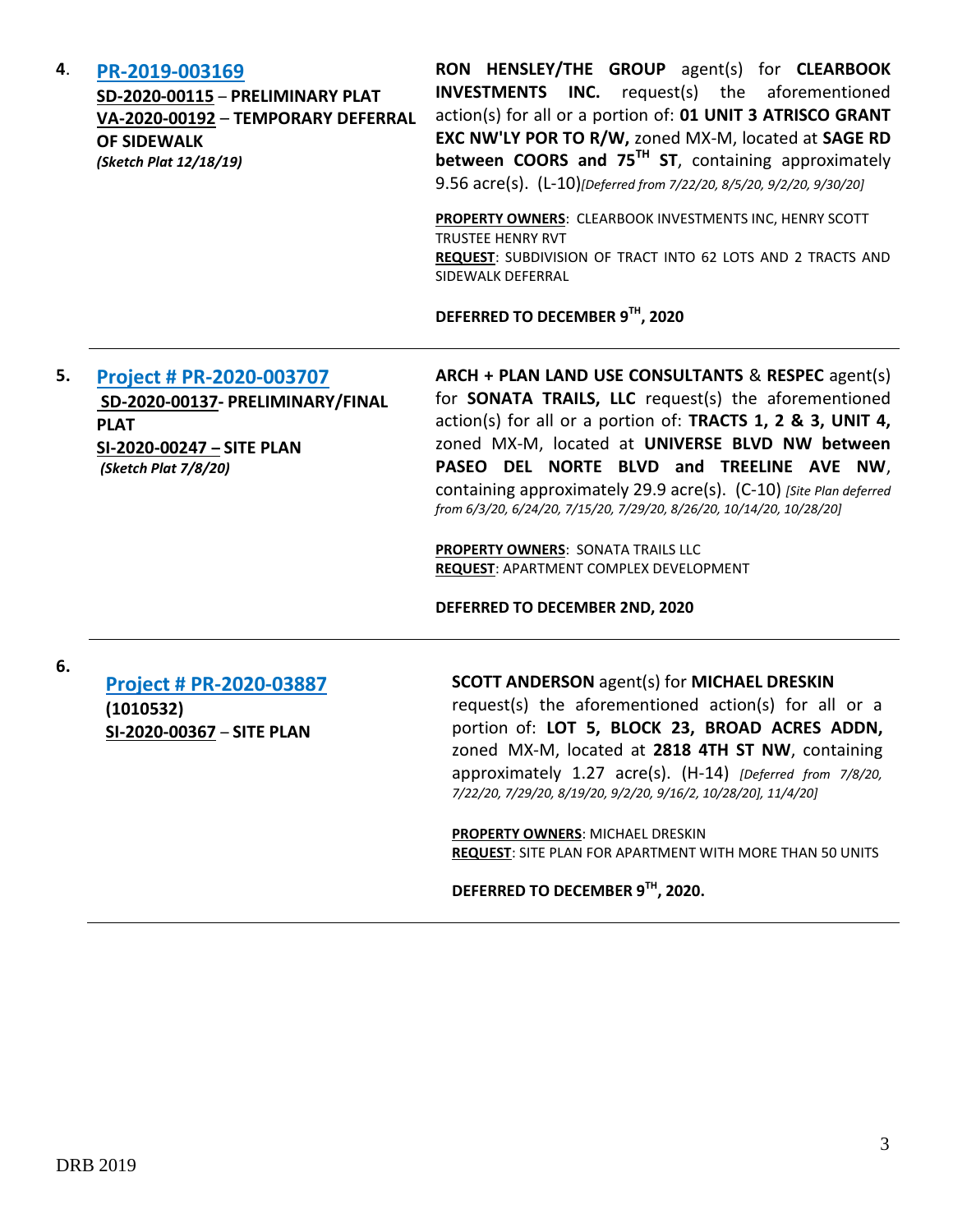**7. [Project # PR-2020-004414](http://data.cabq.gov/government/planning/DRB/PR-2020-004414/DRB%20Submittals/) SI-2020-00917** – **SITE PLAN**

**CONSENSUS PLANNING INC./ MICHAEL VOS** agent(s) for **CITY OF ALBUQUERQUE DEPARTMENT OF FAMILY & COMMUNITY SERVICES** request(s) the aforementioned action(s) for all or a portion of**: PAT HURLEY PARK & LOTS 216 THRU 222 & WLY PORT OF LOT 223 GLENDALE GARDENS ADDN EXCEPT LOTS 27-A & 28-A OF THE PALISADES, PAT HURLEY PARK, GLENDALE GARDENS ADDITION,** zoned NR-PO-A, located at **3828 RINCON RD NW between REGINA DRIVE and YUCCA DRIVE**, containing approximately 19.39 acre(s). (J-11)*Deferred from 10/7/20, 10/21/20]*

**PROPERTY OWNERS**: CITY OF ALBUQUERQUE

**REQUEST**: SITE PLAN APPROVAL FOR A 6,955 SF EXPANSION OF THE JOAN JONES COMMUNITY CENTER WITHIN PAT HURLEY PARK

**IN THE MATTER OF THE AFOREMENTIONED APPLICATION, BEING IN COMPLIANCE WITH ALL APPLICABLE REQUIREMENTS OF THE DPM AND THE IDO, WITH THE SIGNING OF THE INFRASTRUCTURE LIST ON NOVEMBER 18TH, 2020, THE DRB HAS**  *APPROVED* **THE SITE PLAN. FINAL SIGN-OFF IS DELEGATED TO THE WATER AUTHORITY FOR REMOVAL OF SHEETS C202, 203 & 204 AND INCLUSION OF NOTE AS DISCUSSED ON SHEET AS100, AND TO PLANNING FOR SOLID WASTE SIGNATURE, REMOVAL OF DETECTABLE WARING SURFACE DETAIL AS REQUESTED BY TRANSPORTATION AND FOR MOUNTED POSTED SIGNAGE DIRECTING VISITORS TO THE EAST MAIN ENTRANCE.**

# *MINOR CASES*

**8. [PR-2020-004414](http://data.cabq.gov/government/planning/DRB/PR-2020-004414/DRB%20Submittals/) VA-2020-00437 – WAIVER – SIDEWALK WIDTH VA-2020-00436 – WAIVER – SIDEWALK LOCATION VA-2020-00435 – WAIVER – SIDEWALK CUL-DE-SAC**

**CONSENSUS PLANNING INC.** agent(s) for **CITY OF ALBUQUERQUE DEPARTMENT OF FAMILY & COMMUNITY SERVICES** request(s) the aforementioned action(s) for all or a portion of: **LOTS 216 – 222 & WEST PORTION OF LOT 223, PAT HURLEY PARK, GLENDALE GARDENS ADDITION,** zoned NR-PO, located at **3828 RINCON RD NW between REGINA DR and YUCCA DR**, containing approximately 19.39 acre(s). (J-11)

**PROPERTY OWNERS**: CITY OF ALBUQUERQUE **REQUEST**: 3 WAIVERS FOR SIDEWALK WIDTH, LOCATION AND CUL-DE-SAC

**IN THE MATTER OF THE AFOREMENTIONED APPLICATIONS, BEING IN COMPLIANCE WITH ALL APPLICABLE REQUIREMENTS OF THE DPM AND THE IDO, THE DRB HAS** *APPROVED* **THE WAIVERS AS SHOWN ON EXHIBIT IN THE PLANNING FILE.**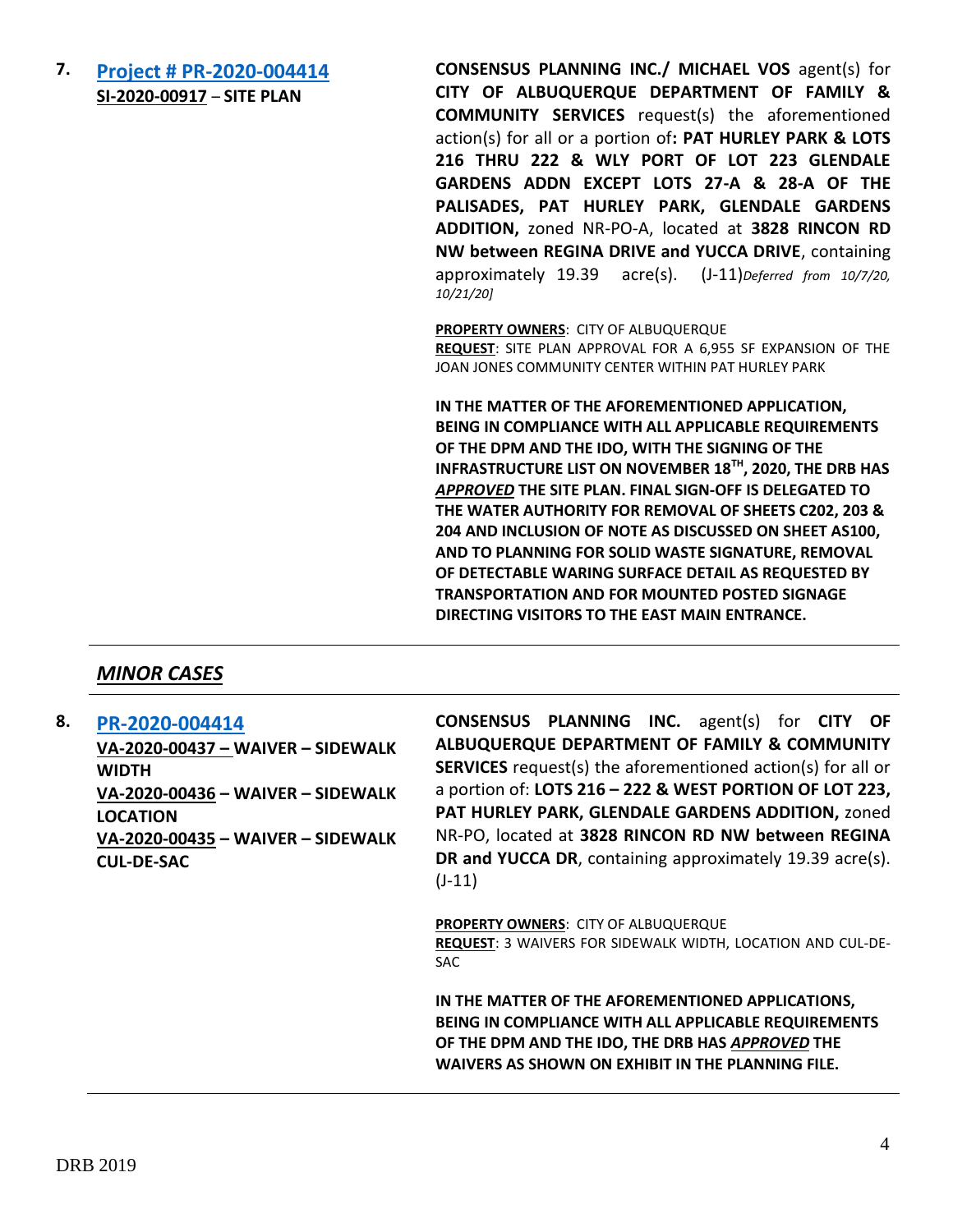| 9. | PR-2020-004017                          |    |
|----|-----------------------------------------|----|
|    | (1003450)                               |    |
|    | SI-2020-01236 - FINAL SIGN-OFF EPC SITE | a  |
|    | <b>PLAN</b>                             | а  |
|    |                                         | 71 |

**CONSENSUS PLANNING INC.** agent(s) for **CITY OF ALBUQUERQUE POLICE DEPARTMENT** request(s) the forementioned action(s) for all or a portion of: **TRACTS 2-A and 2-B, VAN BUREN LANDS OF BOARD OF EDUCATION,**  zoned NR-SU located at **800 LOUISIANA BLVD SE between KATHRYN AVE SE and LOUSIANA BLVD SE**, containing approximately 2 acre(s). (L-18 & L-19)

**PROPERTY OWNERS**: CITY OF ALBUQUERQUE **REQUEST**: FINAL DRB SIGN OFF OF EPC SITE PLAN

**IN THE MATTER OF THE AFOREMENTIONED APPLICATION, BEING IN COMPLIANCE WITH ALL APPLICABLE REQUIREMENTS OF THE DPM AND THE IDO, THE DRB HAS** *APPROVED* **THE FINAL SIGN-OFF EPC SITE PLAN WITH FINAL SIGN-OFF DELEGATED TO TRANSPORTATION FOR 16 FT PARKING SPACES, MOTORCYCLE PARKING INFORMATIN, VAN ACCESSIBLE INFORMATION, TRUNKATED DOMES, WHEEL CHAIR RAMPS, KNOXBOX INFORMATION, CURB RAMP DETAILS FOR KEYED NOTES 11 & 12 AS DISCUSSED, CURB ALONG EAST SIDE AND WITH THE FINDING THAT A PAPER EASEMENT IS REQUIRED PRIOR TO CERTIFICATE OF OCCUPANCY FOR SIDEWALK ALONG LOUISIANA AND KATHRYN AND TO PLANNING FOR FINAL SIGN-OFF.**

#### **10. [PR-2018-001402](http://data.cabq.gov/government/planning/DRB/PR-2018-001402/DRB%20Submittals/) (1001047) SI-2020-01164 – EPC FINAL SITE PLAN SIGN-OFF**

**CONSENSUS PLANNING, INC.** agent(s) for **GAMMA DEVELOPMENT, LLC** request(s) the aforementioned action(s) for all or a portion of: **LOTS 1 THROUGH 3 BLOCK 1 PLAT OF WEST BANK ESTATES WITH TRACT A-11 LANDS OF SUZANE H POOLE, TRACT C-1 PLAT OF TRACTS C-1, C-2 AND LOT 4-A LANDS OF SUZANNE H POOLE BEING A REPLAT OF TRACT C LANDS OF SUZANNE H POOLE TRACT C ANNEXATION PLAT LAND, AND LOT 4-A PLAT OF TRACTS C-1, C-2 & LOT 4-A LANDS OF SUZANNE H POOLE BEING A REPLAT OF TRACT C LANDS OF SUZANNE H POOLE TRACT C ANNEXATION PLAT LAND,** zoned R-A, located at **5001 NAMASTE RD NW between LA BIENVENIDA PL and OXBOW OPEN SPACE**, containing approximately 22.75 acre(s). (F-11 & F-12)*[Deferred from 10/28/20]*

**PROPERTY OWNERS**: DANIELS FAMILY PROPERTIES LLC **REQUEST**: EPC SITE PLAN SIGN-OFF

**DEFERRED TO DECEMBER 16TH, 2020.**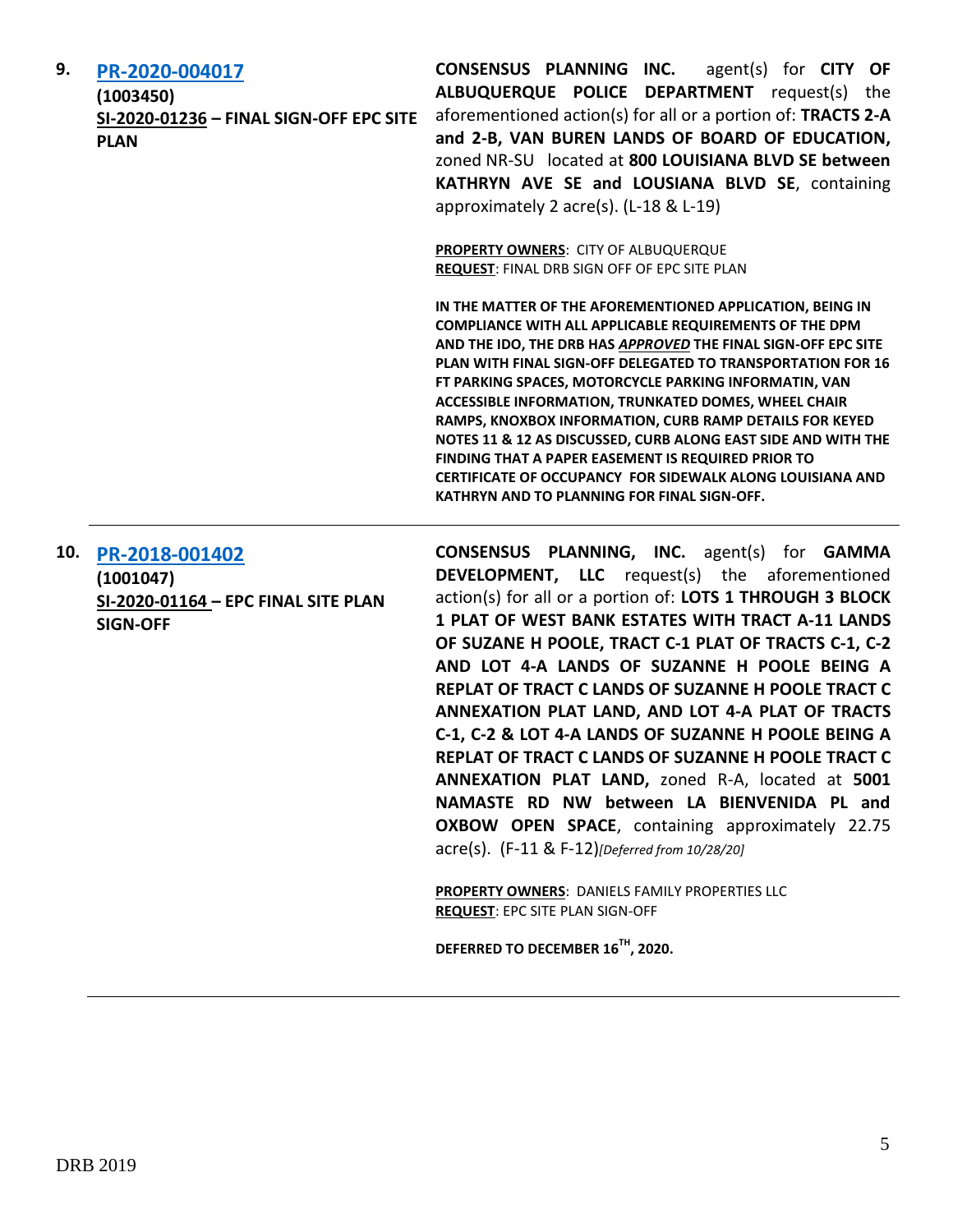**11. [Project # PR-2018-001501](http://data.cabq.gov/government/planning/DRB/PR-2018-001501/DRB%20Submittals/PR-2018-001501_(North%20Fourth%20St.%20Homesites%20Addn)_Mar_11_2020_Supp/Application/PR-2018-001501%20SUPPLEMENTAL%20SUBMITTAL.pdf) SD-2020-00077** – **PRELIMINARY/FINAL PLAT VA-2019-00290 – SIDEWALK VARIANCE VA-2019-00289 – STREET VARIANCE**  *(variances deferred from 4/29/20)* **ISAACSON & ARFMAN, INC** agent(s) for **MONTANO FAMILY HOMES LLC** request(s) the aforementioned action(s) for all or a portion of: **TRACT 6-A-2, NORTH FOURTH ST HOMESITES ADDN,** zoned R-1C, located at **712 MONTANO RD NW between 9TH ST NW AND HARWOOD LATERAL**, containing approximately 1.7 acre(s). (F-14)*[Deferred from 5/6/20, 6/3/20, 6/24/20, 10/21/20, 10/28/20]* **PROPERTY OWNERS**: MONTANO FAMILY HOMES LLC, TIM NISLY **REQUEST**: MINOR SUBDIVISION PRELIMINARY PLAT APPROVAL **DEFERRED TO DECEMBER 9TH, 2020. 12. [Project # PR-2019-001368](http://data.cabq.gov/government/planning/DRB/PR-2019-001368/DRB%20Submittals/) SD-2019-00219 – PRELIMINARY/FINAL PLAT ALDRICH LAND SURVEYING** agent(s) for **B & L REAL ESTATE HOLDINGS LLC** request(s) the aforementioned action(s) for all or a portion of: **TRACTS 7-A & 7-B, UNSER CROSSINGS,**  zoned MX-M, located at **8020 CENTRAL AVE SW**, containing approximately 4.7196 acre(s). (K-10) *[Deferred from 12/18/19, 1/8/20, 2/12/20, 4/15/20, 4/29/20, 5/13/20]* **PROPERTY OWNERS**: B&L LLC **REQUEST**: DIVIDE 1 TRACT INTO 2 TRACTS **WITHDRAWN BY THE APPLICANT. 13. [Project # PR-2019-002607](http://data.cabq.gov/government/planning/DRB/PR-2019-002607/DRB%20Submittals/) SD-2020-00026 - PRELIMINARY/FINAL PLAT SD-2020-00107 – VACATION OF PRIVATE EASEMENT** *(Sketch Plat 7/17/19)* **ARCH+ PLAN LAND USE CONSULTANTS** agent(s) for **JOHN O. PEARSON** request(s) the aforementioned action(s) for all or a portion of: **LOT 8-B PLAT OF LOTS 8-A & 8-B UNIT 1 ALVARADO GARDENS CONT 0.8967 AC,** zoned R-A, located on **RIO GRANDE BLVD** between **ARTESANOS CT** and **CAMPBELL RD**, containing approximately 0.8967 acre(s). (G-13) *[Deferred from 1/29/20, 2/26/20, 4/8/20, 5/20/20, 7/8/20, 7/29/20, 8/26/20, 9/16/20, 9/30/20, 10/14/20]* **PROPERTY OWNERS**: JOHN D PEARSON **REQUEST**: CREATE 2 LOTS FROM 1 EXISTING LOT

**DEFERRED TO DECEMBER 9TH, 2020.**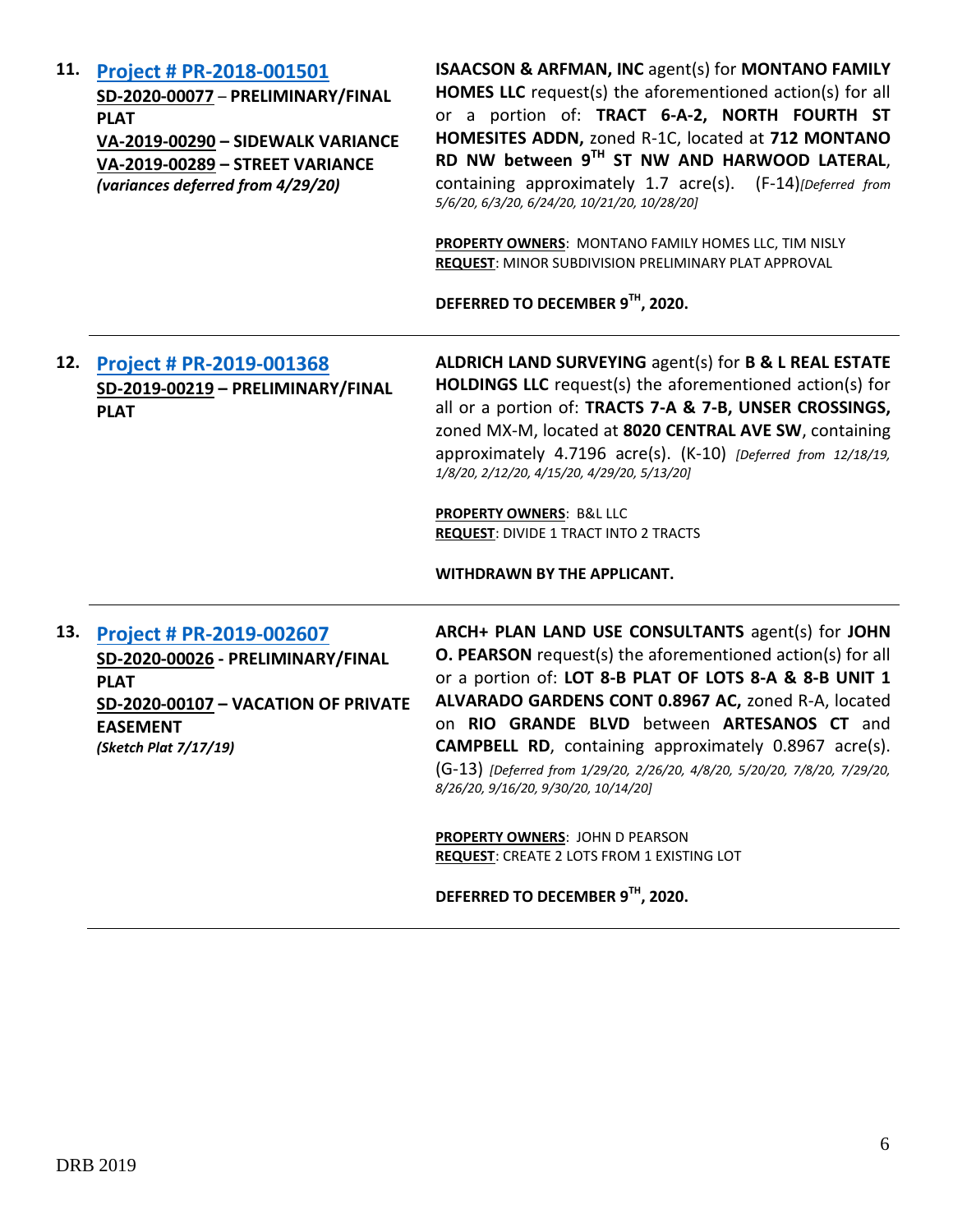**14. [PR-2019-002973](http://data.cabq.gov/government/planning/DRB/PR-2019-002973/DRB%20Submittals/)**

**SD-2020-00168 - PRELIMININARY/FINAL PLAT**

**ARCH + PLAN LAND USE CONSULTANTS** agent(s) for **MANUEL GARZA** request(s) the aforementioned action(s) for all or a portion of: **LOTS A & B, LANDS OF ROBERT GARCIA,** zoned MX-M, located at **1821 CANDELARIA NW between SAN ISIDRO ST and GRIEGOS LATERAL**, containing approximately 0.258 acre(s). (G-13)*[Deferred from 10/7/20, 10/28/20]*

**PROPERTY OWNERS**: MANUEL GARZA **REQUEST**: CREATE 3 LOTS FROM 2 EXITING LOTS

**DEFERRED TO DECEMBER 16TH, 2020.**

### 15. **[PR-2019-002811](http://data.cabq.gov/government/planning/DRB/PR-2019-002811/DRB%20Submittals/) SD-2019-00158** - **PRELIMINARY/FINAL PLAT**

**RICHARD CHAVEZ** request(s) the aforementioned action(s) for all or a portion of **LOTS 7-10 BLOCK 44 PEREA ADDITION,** zoned R-1A, located at **NEC of 15th ST NW and GRANITE AVE NW**, containing approximately 0.32 acre(s). (J-13) *[Deferred from 9/11/1, 10/28/20, 11/4/20]*

**PROPERTY OWNERS:** CHAVEZ RICHARD GERARD **REQUEST**: REPLAT 4 LOTS INTO 2

**DEFERRED TO DECEMBER 2ND, 2020.**

# *SKETCH PLAT*

**16. [PR-2020-004664](http://data.cabq.gov/government/planning/DRB/PR-2020-004664/DRB%20Submittals/PR-2020-004664_Nov_18_2020/Application/) PS-2020-00105 -SKETCH PLAT** **COMMUNITY SCIENCES CORP.** agent(s) for **HOUSE OF LIFE MINISTRIES** request(s) the aforementioned action(s) for all or a portion of: **LOT 2, COORS VILLAGE,** zoned MX-T, located at **QUAKER HEIGHTS PL NW between MILNE RD NW and WESTERN TRAILS NW**, containing approximately 5.0708 acre(s). (F-11)

**PROPERTY OWNERS**: HOUSE OF LIFE MINISTRIES **REQUEST**: DIVIDE ONE EXISTING TRACT INTO TWO NEW TRACTS

**THE SKETCH PLAT WAS REVIEWED AND COMMENTS WERE PROVIDED**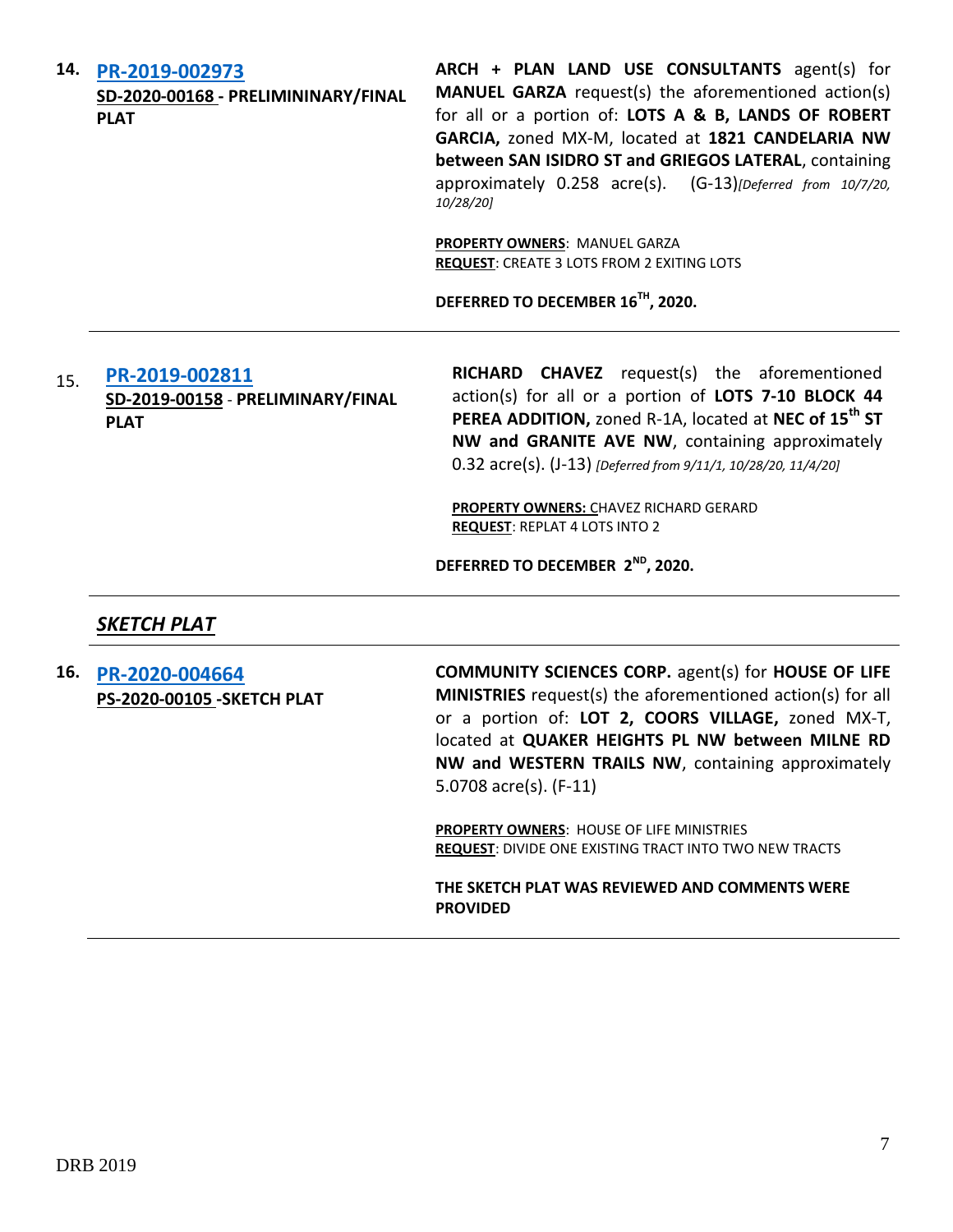**17. [PR-2019-002293](http://data.cabq.gov/government/planning/DRB/PR-2019-002293/DRB%20Submittals/PR-2019-002293_Nov_18_2020/Application/) (1003094)**

**PS-2020-00109-SKETCH PLAT**

**CSI – CARTESIAN SURYEYS INC.** agent(s) for **HOMEWISE** request(s) the aforementioned action(s) for all or a portion of: **C-1-A, SILVER TOWNHOMES,** zoned MX-FB-ID, located at **300 TITANIUM ST SW between 2nd ST and SILVER AVE SW containing** approximately 0.1407 acre(s). (K-14)

**PROPERTY OWNERS**: ALVARADO-SG LLC C/O ROMERO ROSE LLC **REQUEST**: CREATE EIGHT NEW LOTS AND ONE NEW TRACT FROM ONE EXISTING BLOCK.

**THE SKETCH PLAT WAS REVIEWED AND COMMENTS WERE PROVIDED**

# **18. [PR-2020-004680](http://data.cabq.gov/government/planning/DRB/PR-2020-004680/DRB%20Submittals/PR-2020-004680_NOV_18_2020/Application/) PS-2020-00111 - SKETCH PLAT JUSTIN WISEMAN** request(s) the aforementioned action(s) for all or a portion of: **TRACT 3 & 4, MAYO AND ROSS ADDITION** zoned MX-L, located at **928 &932 EDITH NE between LOMAS & MOUNTAIN and WALTER & BROADWAY**, containing approximately 0.22 acre(s). (J-14 & 15) **PROPERTY OWNERS**: WISEMAN JUSTIN & JEANETTE **REQUEST**: REPLAT TWO ADJACENT LOTS TO BUILD 4 TOWNHOMES **THE SKETCH PLAT WAS REVIEWED AND COMMENTS WERE PROVIDED 19. [PR-2020-004681](http://data.cabq.gov/government/planning/DRB/PR-2020-004681/DRB%20Submittals/PR-2020-004681_NOV_18_2020/Application/12121216%20Carlisle%20Re%20Plat%20Docs.pdf) PS-2020-00113- SKETCH PLAT STEPHAN & RHONDA PROTZEN** request(s) the aforementioned action(s) for all or a portion of: **LOTS 10 & 11 BLOCK 31, MESA COURT ADDITION,** zoned, R-MH located at **1212 & 1216 CARLISLE BLVD SE**, containing approximately .3 acre(s). (L-16) **PROPERTY OWNERS**: PAINTED SKY PROPERTIES LLC **REQUEST**: REPLAT TWO LOTS INTO ONE

**THE SKETCH PLAT WAS REVIEWED AND COMMENTS WERE PROVIDED**